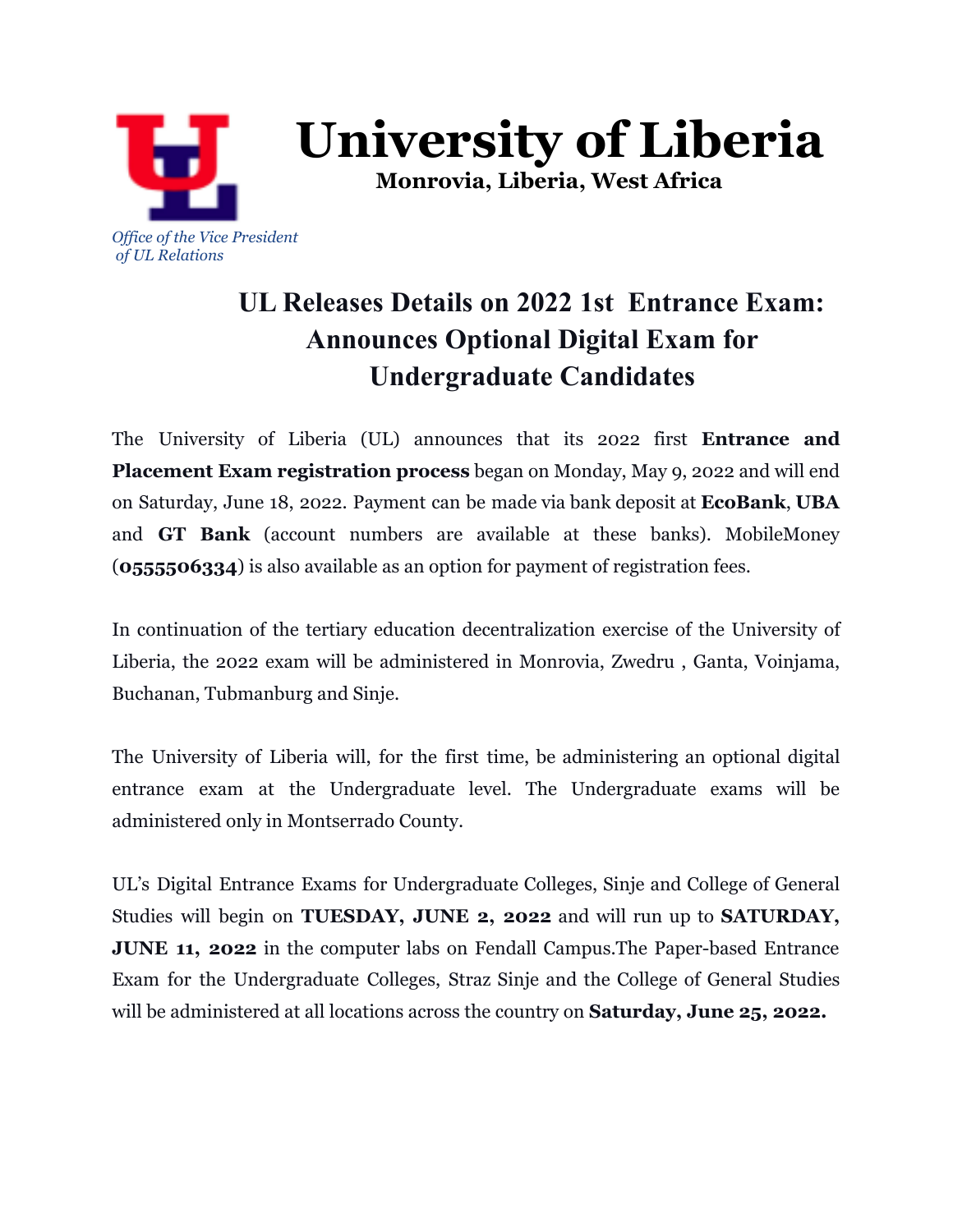The Aptitude Tests for Graduate and Professional Schools begin on WEDNESDAY, JUNE 29, 2022 and will run up to SATURDAY, JULY 2, 2022. These rolling digital tests will be conducted in Montserrado ONLY. Please note that each attempt requires a separate payment and confirmation.

The University of Liberia hereby advises all interested candidates desirous of enrolling at the Undergraduate, Graduate School and Professional School levels to follow the following process in order to register for and sit this First Entrance and Placement Exam and Aptitude Test for 2022.

## **Payment details and process**

Payment must be made via MobileMoney or deposit at the designated banks.

## *MobileMoney*

- 1. Dial \*156\*3#
- 2. Input University of Liberia Number- 0555506334
- 3. Select currency
- 4. Enter Amount (see fees below)
- 5. Enter PIN code on the confirmation page

**IMPORTANT**: Candidates are advised/encouraged to make the MobileMoney payment using their own numbers. This will clearly indicate their names, thus making the registration process relatively quicker.

#### *Bank Deposit*

- 1. Ask for UL Bank Account number at **UBA**, **EcoBank** or **GT Bank**
- 2. Fill the deposit slip and make payment
- 3. Get the slip to the Center for Testing and Evaluation for confirmation

#### **Confirmation**

Following payment, candidates have two options for confirmation: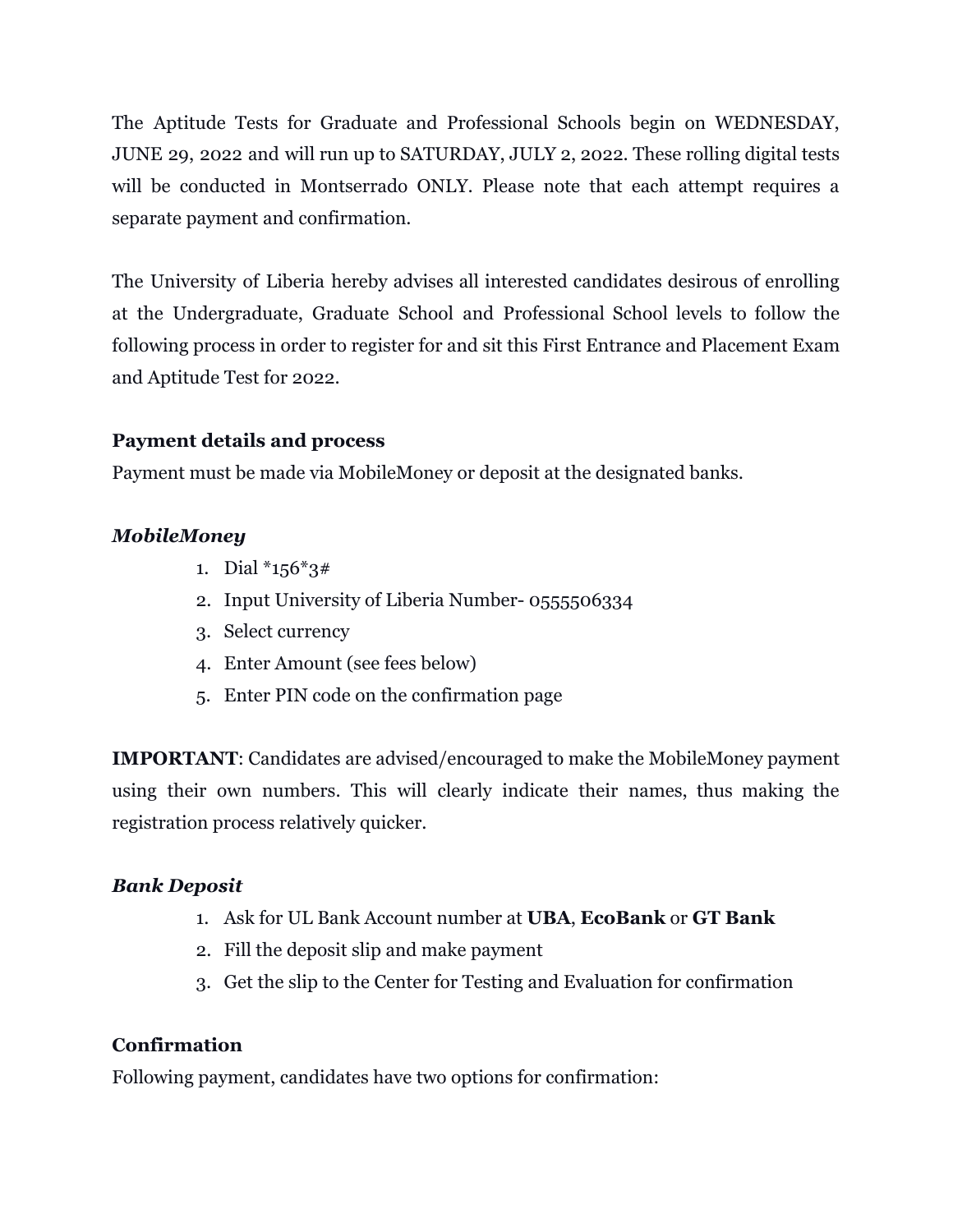1) *In-person confirmation*: candidates opting for in-person confirmation should visit one of the following campuses with evidence of payment and two passport sized photos to complete the registration process and obtain examination number:

| <b>CAMPUS</b>                             |
|-------------------------------------------|
| University of Liberia Capitol Hill Campus |
| Zwedru Multilateral                       |
| Bassa High                                |
| Voinjama Multilateral                     |
| J. W. Pearson                             |
| Straz-Sinje                               |
| C.H. Dewey                                |
|                                           |

- 2) *Online confirmation*: for online confirmation, candidates are advised to use one of the two links below:
	- a) Undergraduate Colleges >> <https://bit.ly/3w1ViIj>
	- b) Graduate & Professional Schools >> <https://bit.ly/3kX5UlB>

#### **REGISTRATION CATEGORIES AND FEES**

| <b>FEE</b>                             |
|----------------------------------------|
| <b>THREE THOUSAND LIBERIAN DOLLARS</b> |
| $(\$3,000.00$ LD)                      |
|                                        |